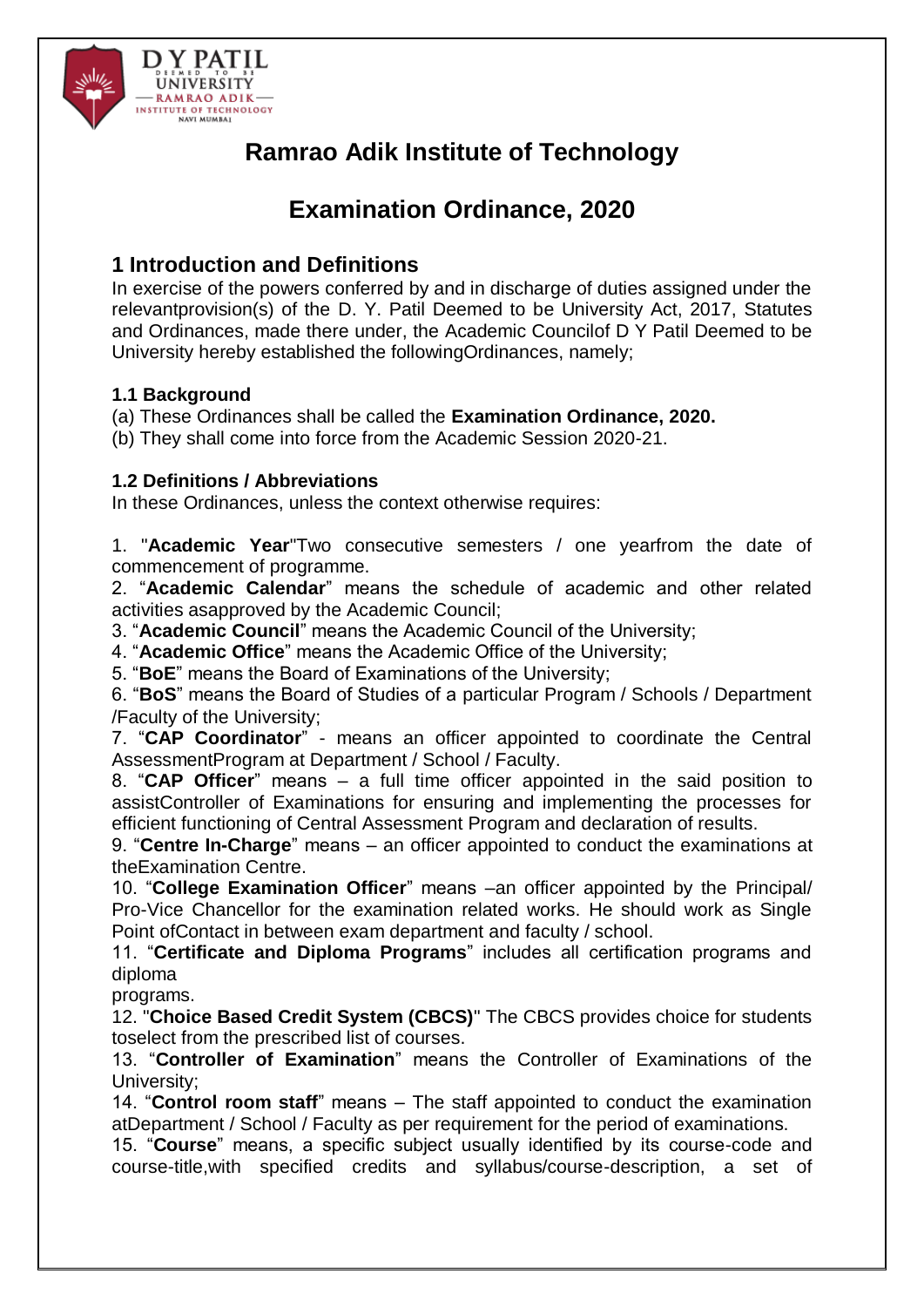

references, taught /supervised by some teacher(s)/course-instructor(s) to a specific class (group of students)during a specific academic- session/Semester/Annual.

16. "**Credit**": A unit by which the course work is measured. One credit is equivalent to 13 contact hours of classroom teaching or 26 hours of Practical Work / Field Work / LabWork / Tutorial / Project Work or any internship duration specified.

17. "**Credit Based System (CBS)**": Under the CBS, the requirement for awarding a degree or

diploma or certificate is prescribed in terms of specified minimum number of credits to becompleted by the student.

18. "**Credit Point**": It is the product of grade point and number of credits for a course. e.g. if

a course has 3 credits and students gets 7 grade points then the credit point will be 7 X3=21 Credit Points.

19. "**Semester Grade Point Index (SGPI)**": It is a measure of performance of work done in asemester. It is ratio of total credit points secured by a student in variouscourses registered in a semester and the total course credits of that semester. It shall be expressed up to two decimal places.

20. "**Cumulative Grade Point Index (CGPI)**": It is a measure of overall cumulativeperformance of a student over all semesters. The CGPI is the ratio of totalcredit points secured by a student in various courses in all Semesters and thesum of the total credits of all courses in all the semesters till the progression of theprogram. It is expressed up to two decimal places.

21. "**Degree Program**" includes all Undergraduate Degree and Post Graduate DegreePrograms.

22. "**Department**" means an academic unit under School / Faculty offering the concernedDegree / Diploma programs.

23. "**Exam block**" means a block created for smooth conduction of theory examinations at

specific centre.

24. "**Examination Centre**" means a place where the University examinations are conducted;

25. "**Examination Section**" means the unit duly constituted by the University to deal with all

activities related to University examinations;

26. "**Expulsion**" means permanent removal of the student from the University rolls withprohibition on future enrolment;

27. "**External Examiner**" meansan expert / a teacher appointed from another School /Faculty / Institute / University / industry to conduct specific examination activities.

28. "**Chief Conductor**" means, a senior teaching faculty member appointed by head of the school to observe and monitor the conduct of examinations independently.

29. "**Senior Supervisor**" means, a senior teaching faculty member appointed by head of the school to observe and monitor the conduct of examinations independently.

30. "**Grade Card**"Based on the grades earned, a grade card shall be issued to all theregistered students after every semester. The grade card will display the coursedetails (code, title, number of credits, grade and grade points secured) along with SGPA of that semester and CGPA earned till that trimester / semester. At the end ofeach academic year, a consolidated / updated grade card is to be issued to the students.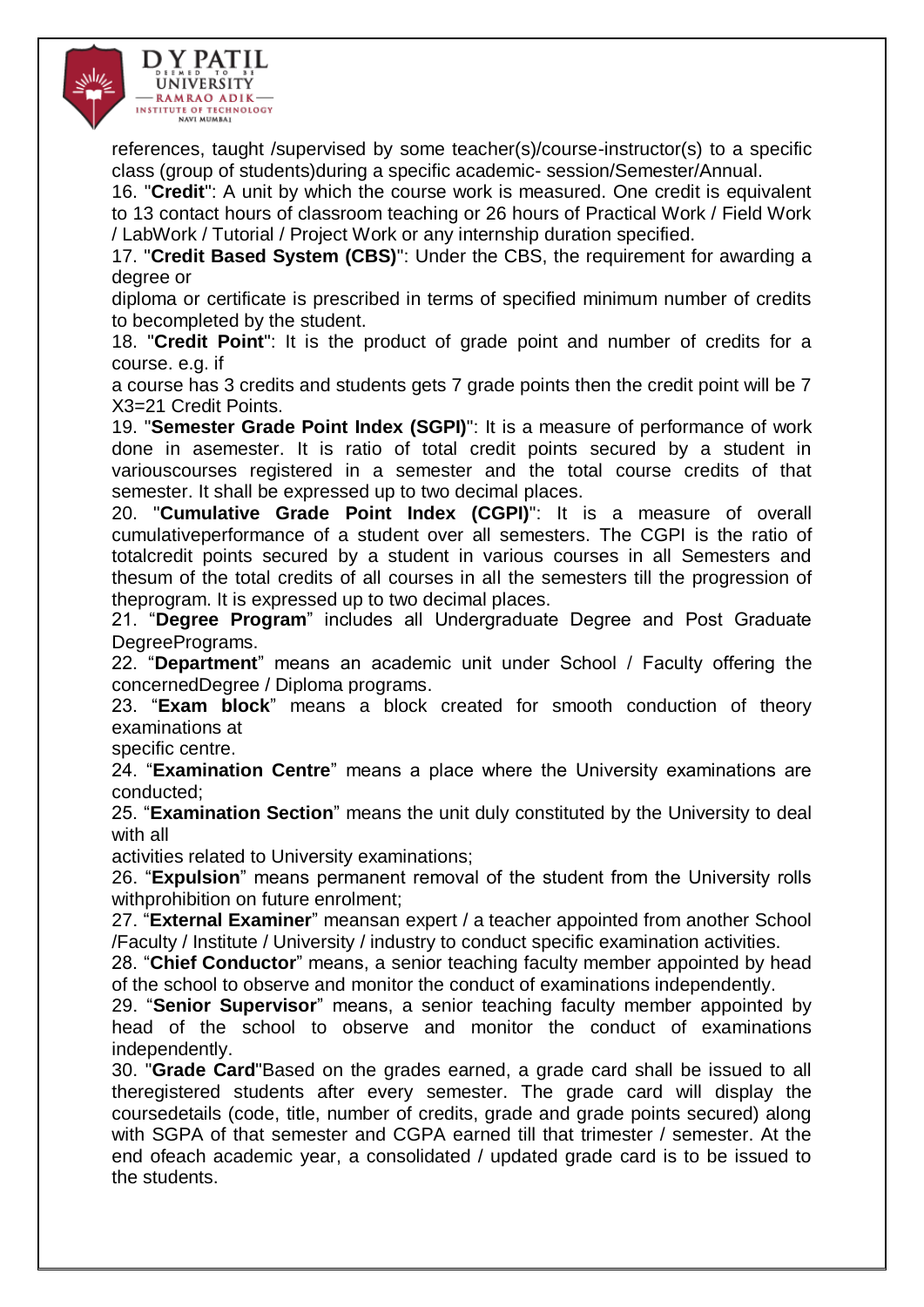

31. "**Grade Point**" It is a numerical weight allotted to each letter grade on a 10- point scale.

32. "**Institute**" means a constituent institution of the University established for monitoring,supervising and guiding, teaching, training and research activities in broadly related fieldsof studies;

33. "**Internship**" is an internship is an opportunity offered by an employer to potentialemployees, called interns, to work at a firm for a fixed period of time. Interns are usuallyundergraduates or students, and most internships last between a month and three months.

34. "**Laboratory**" is a place equipped for experimental study in a science or for testing andanalysis a research laboratory broadly: a place providing opportunity for experimentation,observation, or practice in a field of study.

35. "**Letter Grade**" It is an index of the performance of students in a said course. Grades are

denoted by letters O, A, B, C, Dand F.

36. "**Moderator**"A person who reviews and moderates the answer scripts to ensureconsistency of evaluation.

37. "**Paper Setter**" means A course teacher appointed to set the Question Paper for aparticular course.

38. "**Program Curriculum**" includes the set of Program Structure and Course-Structure,Course-Contents / Syllabi.

39. "**Program**" An educational program leading to award of a diploma, certificate or degree.

40. "**Research Centre**" means a formally structured unit within the university, other than adepartment or a school, established with the purpose of advancing scholarly activityprimarily through collaborative research, research training, research dissemination, orcreative endeavours.

41. "**School**" means an academic unit between department and faculty.

42. "**Semester**" A semester will consist of 15 weeks of academic work.

43. "**Student**" means and includes a person who is enrolled as such by the department /school for receiving instructions qualifying for any degree, diploma or certificate awardedby the University. It includes ex-student and student registered as candidate (examinee)for any of degree, diploma or certificate examination.

44. "**Thesis**" is the most important or foundational idea of an argument, presentation, or piece

of writing. But it can also mean a large work of art, criticism, or scientific research thatrepresents original research and is generally the final requirement for an academic degree.

45. "**University**" means D. Y. Patil Deemed to be University, Navi Mumbai;

46. "**Vigilance Squad**" meansa squad created to supervise through surprise / random visits,

to ensure the smooth conduction of examinations as per norms.

47. **"Unfair Means Committee"**means a committee constituted by the Principal to handle the cases regarding unfair means.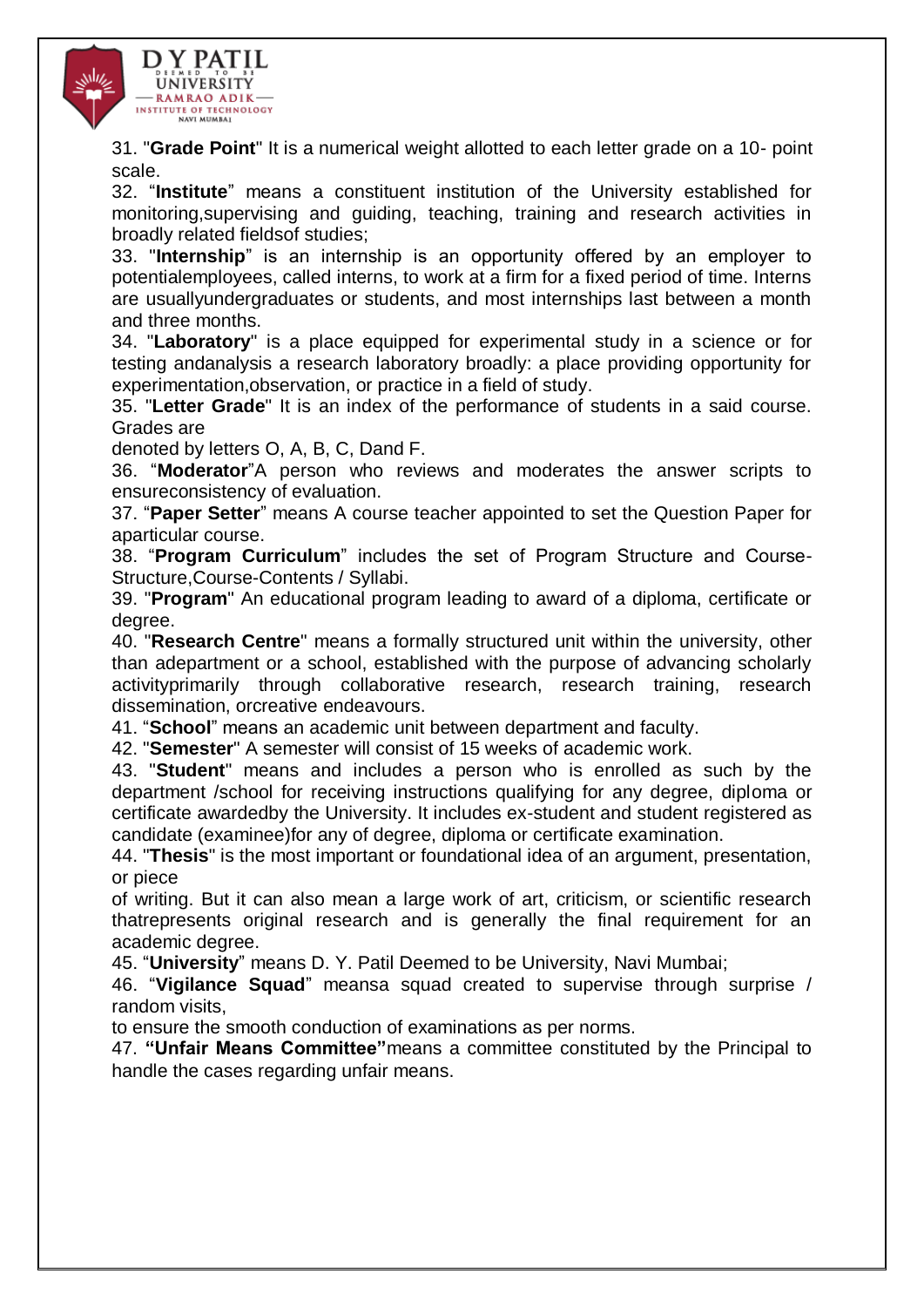

# **2 Examination Department**

The Examination Department mainly deals with appointment of paper setters, Examiners,moderators, senior supervisors, preparation and publication of schedule of examinations, conduct of examinations, assessments and evaluations, to get performance of the candidatesat the examinations properly assessed and timely declaration of results and awarding degrees,diplomas and certificates. For the purpose of simplification, smooth and easier functioning,the work of Examination Department is divided into following three parts, on functionalbasis:

- *Pre-examinations work.*
- *Conduct of Examinations.*
- *Post-examinations work.*

## **Examinations**

- a. Semester End Examination is the final examination conducted at theend of each Semester, as applicable, during the dates specified in theAcademic Calendar by the University.
- b. The detailed schedule of the Semester End Examinations to beconducted by the University shall be published / announced by the CONTROLLER OF EXAMINATION at least 01 (One) month before the scheduled date of examinations.
- c. The Semester end examination shall be held at designatedexamination centres of the University.
- d. The Mid-term/ internal assessment examinations should be conducted as per norms bythe respective School on the dates specified in the Academic Calendar.
- e. The detailed schedule of the Mid-term examinations/ internal assessment shall bepublished / announced by the Principal of the School at least 02 (Two) weeks before thescheduled date of Mid-term/ internal assessment examinations.
- f. The Semester end examinations, should be conducted by the CONTROLLER OF EXAMINATIONon the dates specified in the Academic Calendar. These examinations shall be held atthe designated examination centres of the University.
- g. The Final Examinations for Practical, Jury, Viva Voce, Project Evaluation, etc., asapplicable shall be conducted by the Principal. They shall publish the schedule atleast a week before commencement of the same.
- h. All other continuous assessment examinations/tests/assessments shall be conducted bythe respective faculty members/ course instructors as per the schedule announced inthe respective Course Plan. The Principal, concerned shall be responsible for thesmooth and timely conduct of such continuous assessments and thedeclarations/publication of the results/marks obtained in these continuousassessments/tests.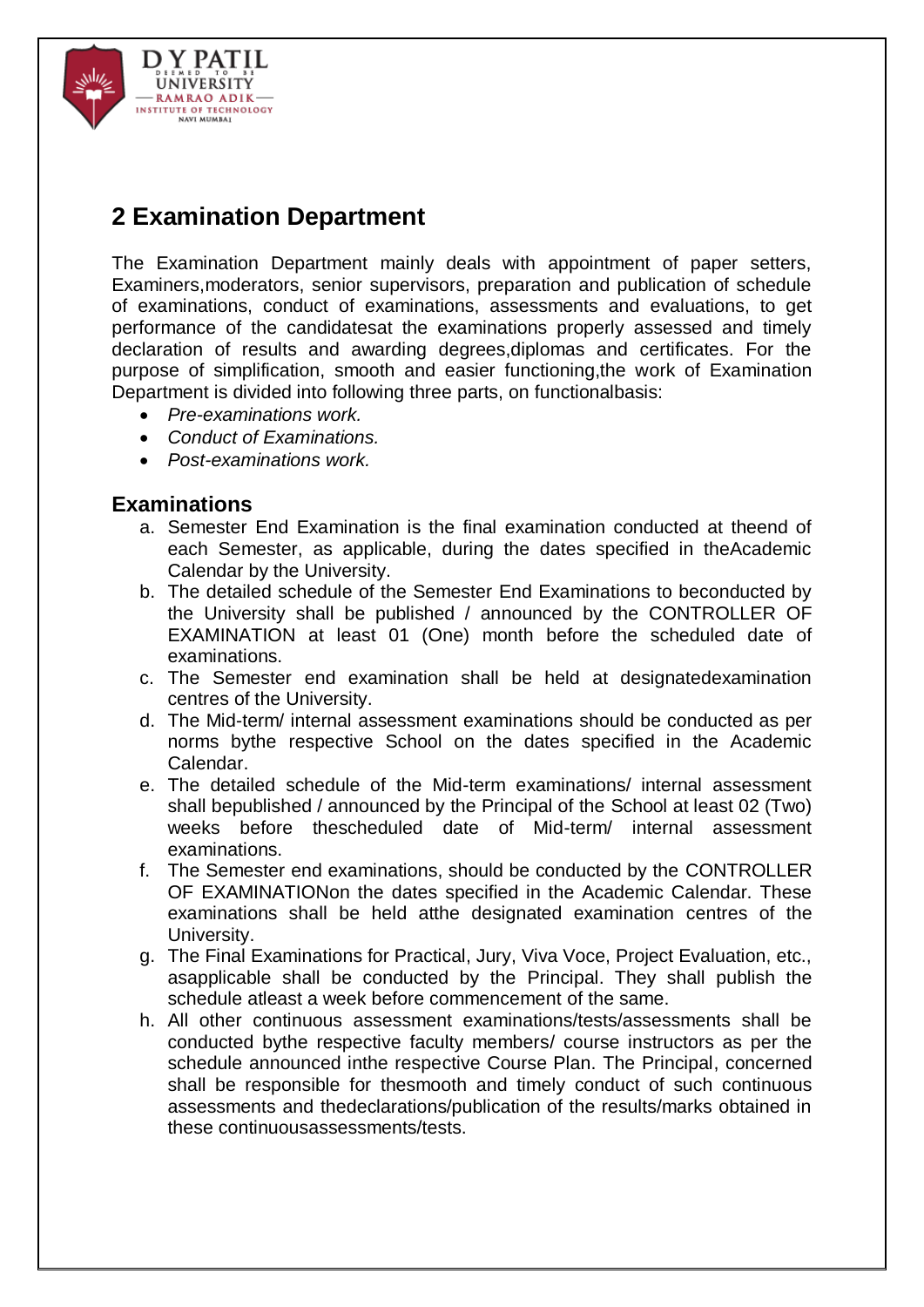

i. Marks / Grades if internal exams / Continuous Assessment / Practical Exams / Viva-voceetc. shall be uploaded in the database within one week by concerned faculty member.

## **2.1 Pre-Examinations Work**

It basically relates to

- 1. Preparation and publication of schedule of Examinations which includes Time-Table andother related matters
- 2. Appointment of Paper-setters, Examiners, Moderators, Vigilance Squads, Centre inCharge / Sr. Supervisor and CAP coordinator.
- 3. To prepare the financial estimates for incorporation in the budget of the UniversityExaminations and submit the same to the Finance for approval.
- 4. To receive, scrutinize and accept student's Examination Forms
- 5. Declaration of Eligible / Non-Eligible candidates for examination
- 6. Preparation of Hall ticket
- 7. Distribution of Examination Stationery to the concerned Examination Centres
- 8. Organize the Central Assessment Programme
- 9. Distribution of Question papers to the examination Centres.
- 10.Preparation of the evaluation sheets with eligible students of the said program.Invigilation Duty allocation

## **2.2 Conduct of Examinations**

### **2.2.1 Internal Examinations**

To conduct of practical / oral / project exams as per norms, the internal / practicalexaminations are to be conducted by the teams approved by Principaland the marks to besubmitted to examination section within one week after completion of the said examination.

### **2.2.2 External Examinations**

- 1. Display of timetable on notice board eight days before the commencement of theexaminations
- 2. Preparation of blocks to conduct the examination a day before the commencement ofexaminations
- 3. Appointment of Jr. / Block Supervisors one week before the commencement ofexaminations
- 4. Appointment of necessary administrative staff at examination Centres
- 5. Maintain summary reports of students appearing for the examination (daily) atexamination centre
- 6. Preparation of block wise bundle of answer books, allotment of blocks to Jr. / **BlockSupervisors**
- 7. Receiving question papers by Chief Conductor from the examination department
- 8. Distribution of question papers block wise to the Jr. / Block supervisor 5 minutesbefore of starting time of examination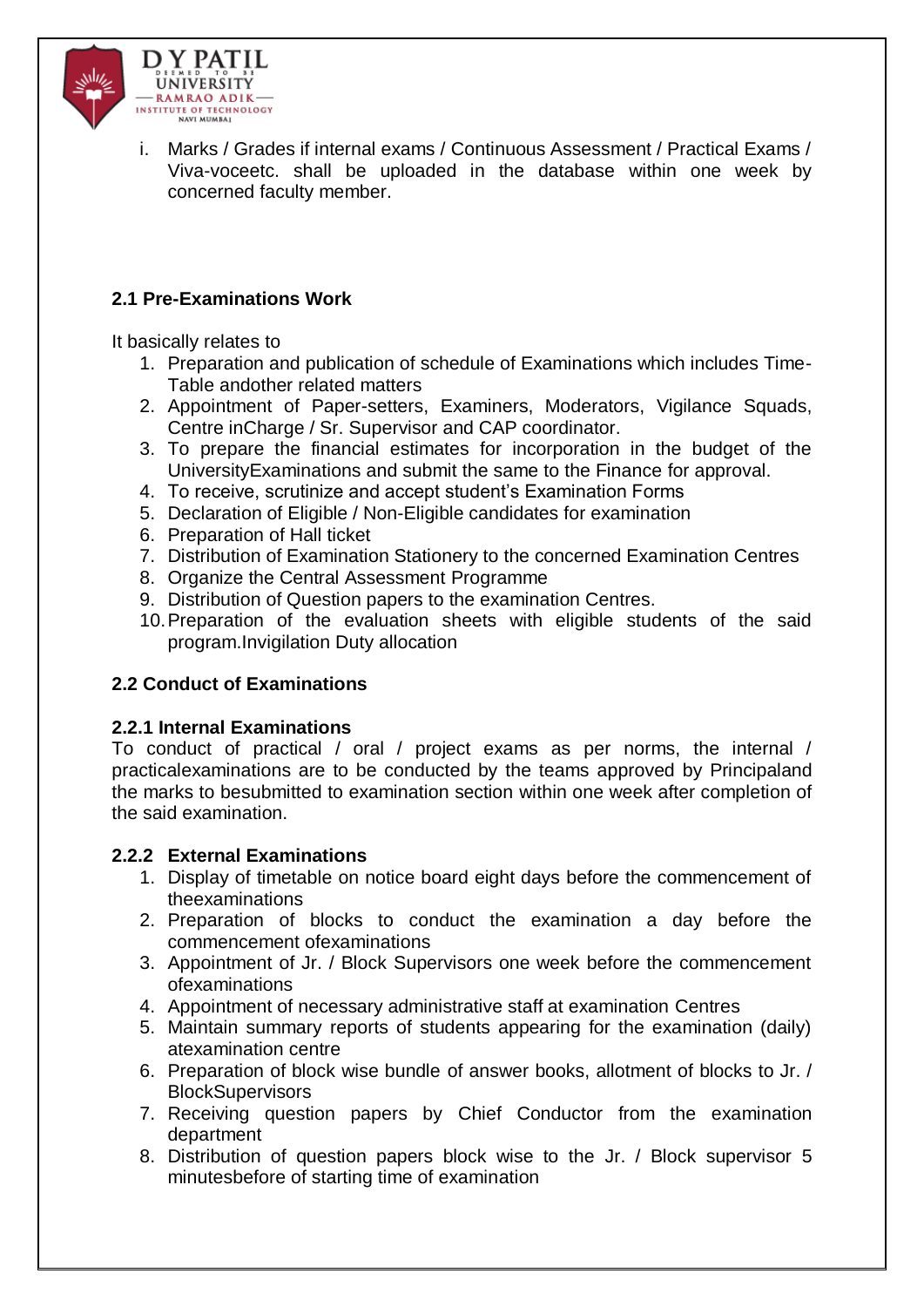

- 9. Providing the supplements to the blocks, if necessary, after one hour from the starting of examination
- 10.Collection of absentee report after 30 minutes of starting the examination (block wise)
	- along with the balance question papers in the block
- 11.Collection of answer books from the Jr. / Block Supervisors along with Jr. Supervisorreport at the end of examination and tally with absentee/ present report
- 12.Handing over the answer books and balance question papers to the examinationdepartment before the end of the day.
- 13.Submit the unfair means cases separately to the examination Department with thesupporting documents
- 14.Preparation and submission of bills of honorariums for teaching and nonteaching staffinvolved in examination activity to examination department immediately after the completion of examinations.

### **2.3 Post Examinations work**

- 1. Arranging venue for CAP
- 2. Appointment of Assistant to CAP Coordinator as per requirement
- 3. Communication to the examiners by concerned CAP Coordinator regarding theassessment schedule at least a week before the commencement of CAP
- 4. Assessment and moderation of answer books by moderators
- 5. Dealing with unfair means cases with the help of Unfair Means Committee
- 6. Uploading and validation of marks by the team approved by Principal and Examination Department
- 7. Preparation and declaration of result including Gracing, Grading and CGPI
- 8. Issuance of photocopy of answer books on the demand of the students
- 9. Receiving the revaluation applications from students
- 10.Arrangement of revaluation answer books
- 11.Revaluation and result processing
- 12.Payment of honorarium of paper assessment be prepared and paid by the examination
	- **Department**
- 13.Declaration of results after revaluation.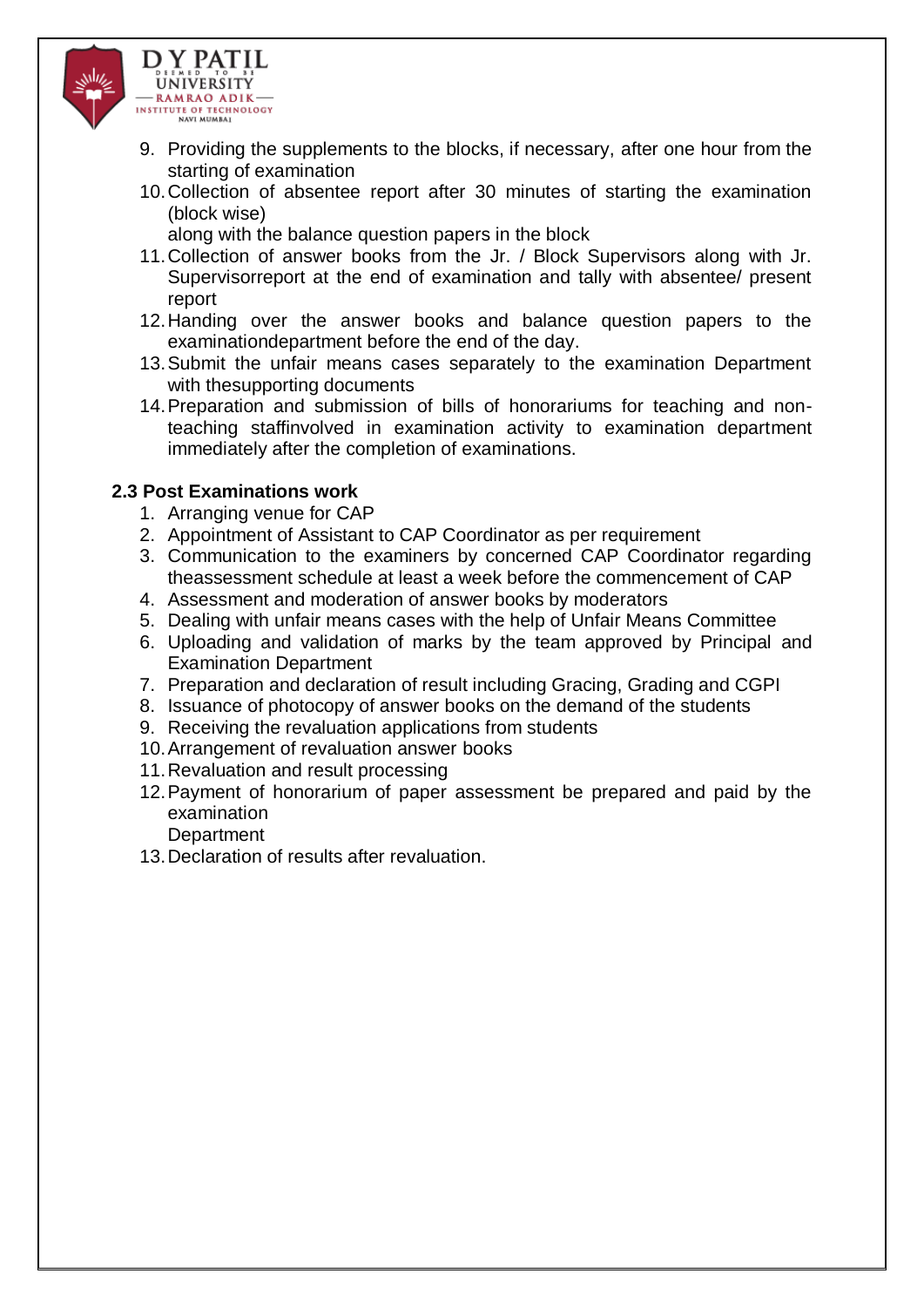

# **3 Duties and Responsibilities**

### **Central Assessment Programme Officer (CAP Officer)**

- a. The Central Assessment Programme Officer shall work in such a manner and onsuch terms and conditions of service, as may be specified by the statutes.
- b. CAP Officer shall be the in-charge of the Central Assessment Programme (CAP) andis responsible for the assessment, moderation and declaration of results.
- c. He/she shall work directly under the direction of Controller of Examination.

The CAP officer shall be responsible, in consultation of Controller of Examination, for:

- i. Preparing the schedule of assessment and coordinate with the concerned faculty /school / department. He shall provide the list of chairman, evaluators and moderatorsto CAP coordinators for the smooth assessment work.
- ii. Collection of answer books coming from various exam centres at CAP centre.
- iii. Verification of answer books with the Jr. Supervisor reports sent by the Centre incharge. In case of any discrepancy, it shall be resolved in consultation with the Principal and Controller of Examination. In case of non-receipt of answer books from any examination centre,the CAP Officer shall take immediate steps for receiving the said answer books fromthe concerned Centre in charge under intimation to the Controller of Examination.
- iv. Arrangement for assessment of answer books and getting the answer books assessedby the evaluators, moderators.
- v. Get the marks entry of the assessed answer books in the examination software system.
- vi. Process the results and resolve the query raised by the faculty / school regarding theresults.
- vii. CAP officer shall generate and verify the Grade cards of students and send it forprinting.
- viii. The CAP Officer shall exercise such other powers and perform such other duties asmay be prescribed or assigned to him by Controller of Examination.
- ix. To provide the data required to organize annual Convocation / Graduation **Dayceremony**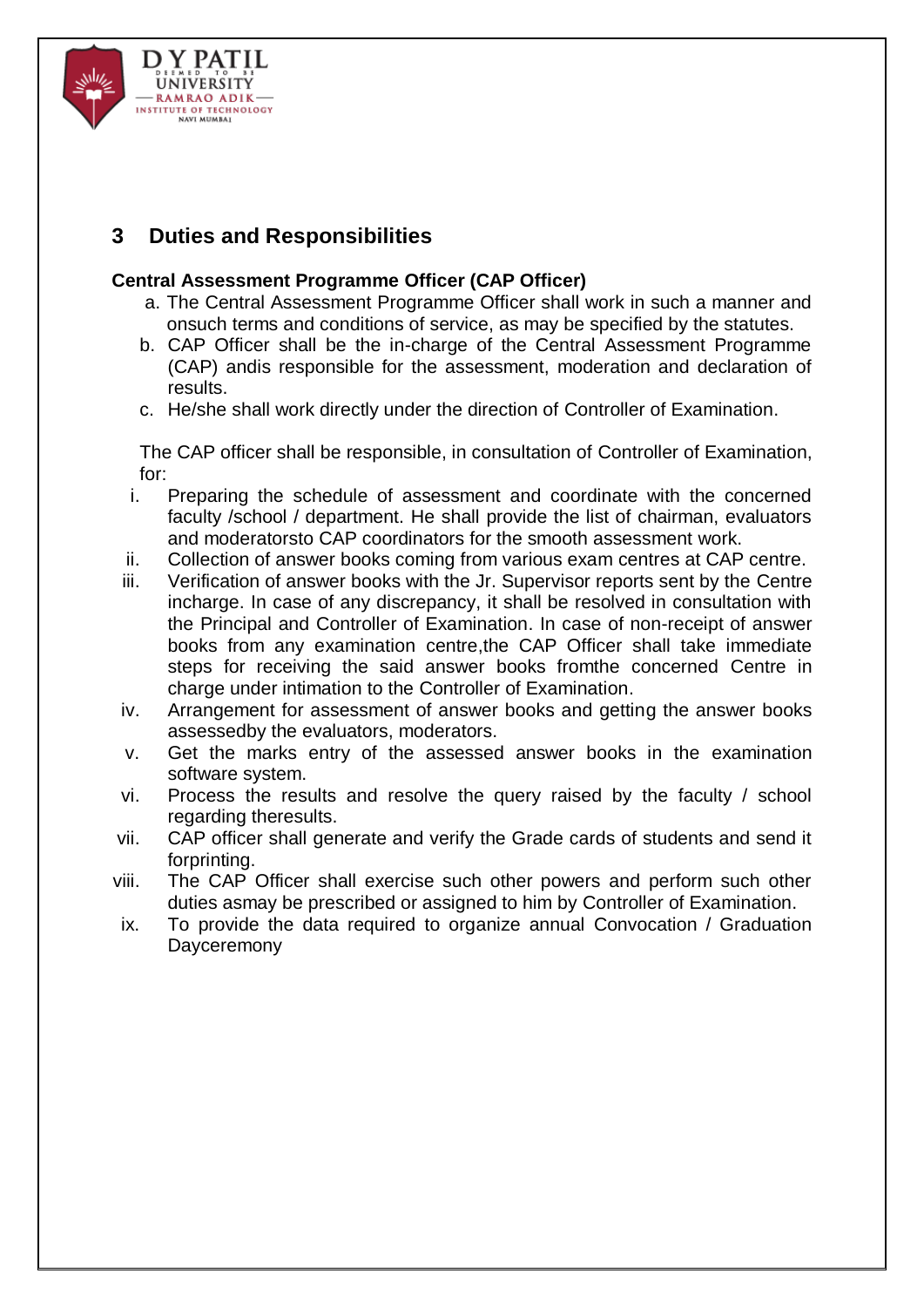

# **4 Appointment of Paper-setters, Examiners, Senior-Supervisors, Conduct**

### **of Examination**

- a. No person can claim appointment as paper setter/examiner/moderator for anyexamination work as a matter of right. Appointments of persons as papersetters/examiners/moderators shall be ordinarily made at the time of an examination.These appointments shall be made from the panel of papersetters/examiners/moderators prepared by the Board of Studies concerned.
- b. The work assigned as paper-setters/examiners/moderators to faculty members ismandatory and cannot be refused. They shall also ensure their availability iscommunicated to Exam Department of the University in the prescribed (preceding 5working days) time limit. If no communication is received within the prescribed timelimit, it will be presumed that the assignment is accepted by the papersetter/examiner/moderator.
- c. The paper setters/examiners/moderators shall follow all the directions given by theDepartment of Examination of the University from time to time in respect of patternof question papers, setting of question papers, model answers, scheme of marking etc.

### **General Guidelines to the Paper Setter(s)**

- 1. The question paper setting appointments will be sent to individual teachers based onrelevant, timely data submitted by respective Faculty.
- 2. The paper setting team per course would consist of a Chairperson and maximum twopaper setters. The Chairperson shall come along with the paper setters in Department ofExaminations (DoE) for paper setting.
- 3. The Chairman shall carry the approved version of syllabus along with text / referencebooks and required diagrams (jpeg / jpg/ png / bmp) for setting THREE sets of QuestionPaper manuscripts at DoE.
- 4. The Chairperson and paper setters shall be familiar with the course and shall haveteaching experience of not less than three years. Further the team shall also be familiarwith the approved assessment criteria for the course by respective BoS. Before and aftersetting the paper, team shall check that all the questions in question paper manuscript arebased on / within the limit of approved syllabus of respective course.
- 5. The question paper shall not set/refer/use any materials/questions hurting the sentiments, reflecting raceor the sex bias and are anti-national.
- 6. After setting the paper, team should prepare the model answers of the question papers.
- 7. It is compulsory to type the question paper manuscript by the paper setting team in givenformat using assigned computer at DoE and submit a marking scheme along with themodel answer booklet.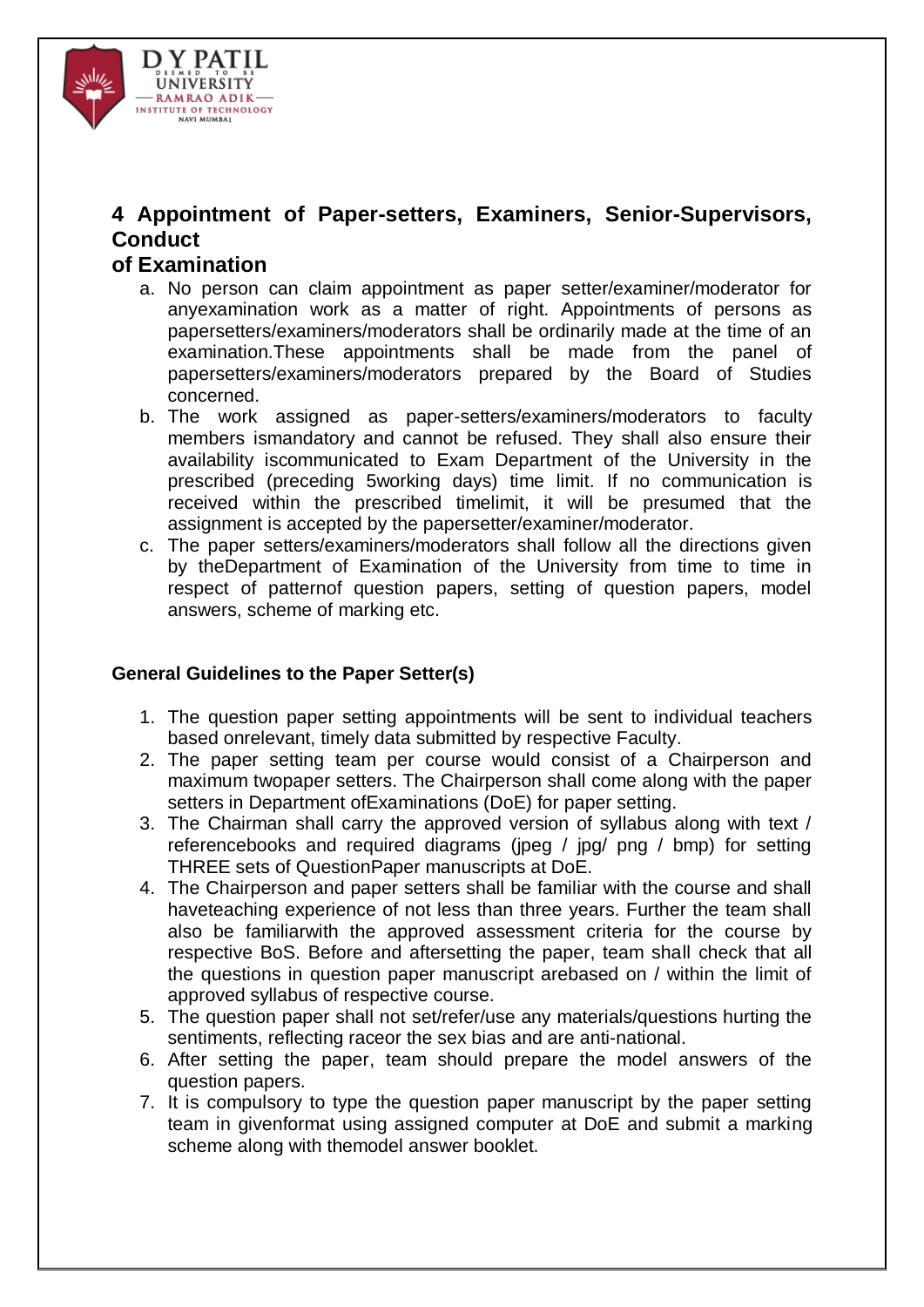

- 8. No assistance shall be given to typing work to paper setters due to security /confidentiality.
- 9. If problem statements/case studies are taken from suggested text/reference books, it isrequired to cite reference for originality.
- 10.It is required to check that the Course Code, title, duration and total marks of theexamination is entered correctly on the manuscript.
- 11.It would be the responsibility of question paper setting team to complete the proofreading of question paper manuscript and check marking scheme before submission.
- 12.It is required to read by the chairperson, the printed question papers carefully for printingdefects (e.g. unclear diagrams or equations etc.) and make sure that there is no defect inthe question paper.
- 13.The chairperson and paper setters should endorse the proof reading of text in questionpaper manuscript by signing the backside of question papers and by writing his / her fullname and mobile number.
- 14.The Chairperson and paper setters shall submit the declaration available in DoE aboutthe confidentiality of the submitted question paper manuscripts.
- 15.The remuneration bills of paper setting shall be submitted by the Chairperson and papersetters in prescribed forms at the time of submission of manuscripts.
- 16.The paper setting team is directed to adhere with the allotted time schedule for paper

setting. Any delay or non-submission of assigned course question paper in stipulatedtime will attract disciplinary action.

- 17.Paper setters should switch off their mobile handsets and submit them to the counterbefore entering the paper setting hall.
- 18.It is expected by the teacher to carry the University identity card along with appointmentorder for paper setting. For visiting / guest teachers should carry an appointment orderalong with identity proof.

## **5. Conducting University Examinations**

- 1. Duties assigned to any faculty member regarding university examinations aremandatory to be carried out in true spirit and in stipulated timeframe.
- 2. The Controller of Examination, on recommendation of concerned Dean / Associate Dean shall appoint aCentre in charge for a constituent School / Department for a period of three years. He/ She should ensure smooth conduct of University examinations.

### **5.1Chief Conductor**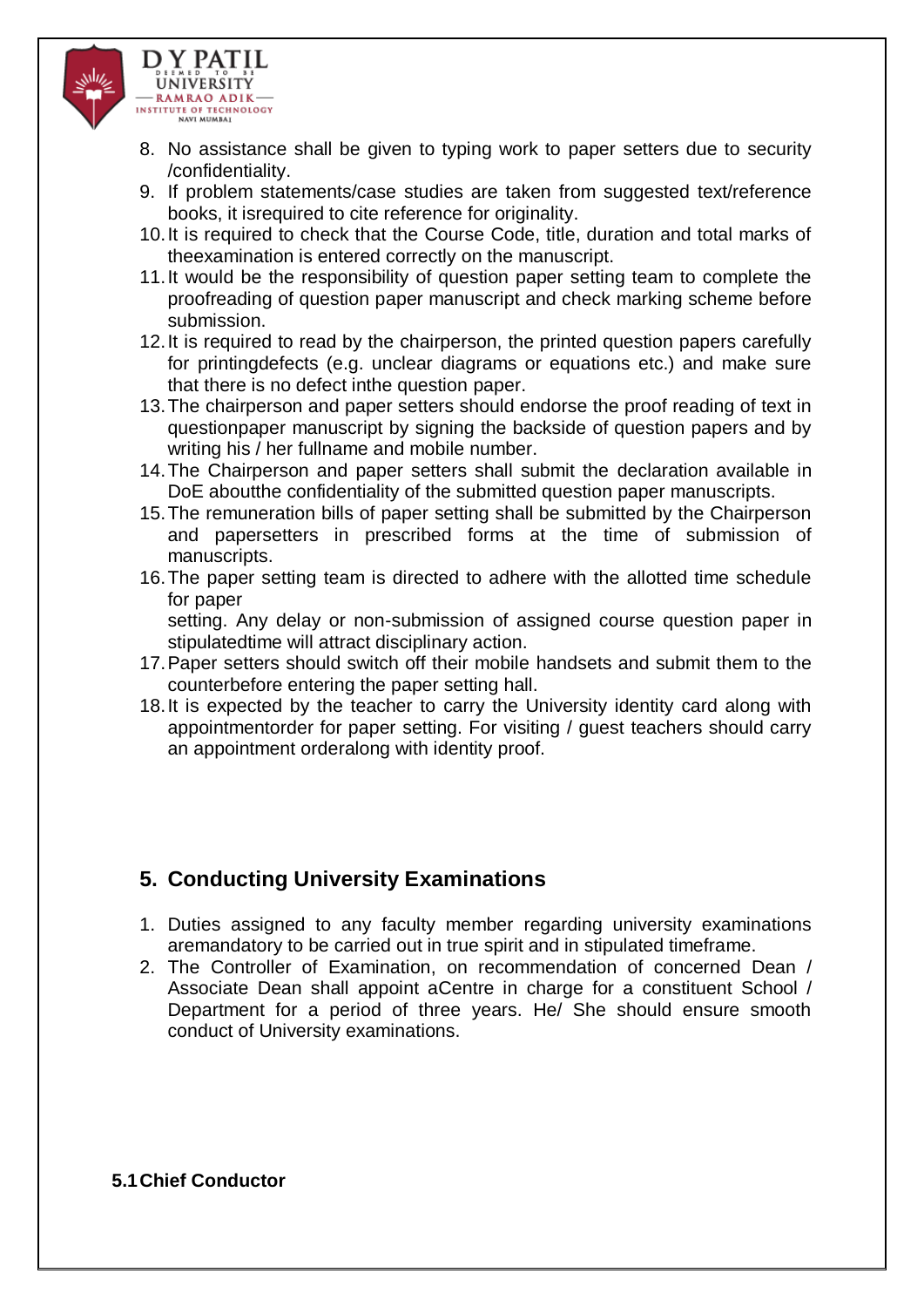

- 1. The Chief Conductor is to be appointed by the Controller of Examination on the recommendation of Principal for each centre.
- 2. The Chief Conductor is in-charge officer for the conduct of examinations at the centreand shall work under the Controller of Examination of the University during the examinations.
- 3. He / She should coordinate and confirm the pre-examination work is completedsatisfactory which includes subject mapping, eligibility of students, backlog details,examination forms, hall tickets etc.
- 4. The Chief Conductor shall arrange to assign seat numbers to different block under theguidance of the Controller of Examination.
- 5. He / She should give the signed declaration of sending a person with photocopy of his/ herIdentity Card to collect daily question papers 1 ½ hours before the examination scheduletime from the examination department.
- 6. On the days of examination, he / she shall arrange to supply the blank answer books,additional answer books and other stationery required for each block and deliver thepackets of question papers to the blocks concerned. The Chief Conductor shallensure that the Jr. Supervisors are supplied with all necessary requirements for thesmooth and fair conduct of examination.
- 7. The Chief Conductorshall allot blocks to Jr. Supervisor at the time of examination.As far as possible, the same Jr. Supervisor shall not be posted to the same roomsuccession days.
- 8. The Chief Conductor shall remain at the centre during the entire period of Universityexamination. In case of any emergency he / she shall take the permission of theController of Examinations requesting him to make alternate arrangements.
- 9. The Chief Conductor shall see that the candidates with valid hall ticket and identitycard only are allowed to enter the examination hall. If any candidate has lost his / herhall ticket, after ascertaining bonafide, he/she will request Controller of Examinationsto issue a duplicate hall ticket on payment of required fee as per the rules andregulations of DYPatil Deemed to be University.
- 10.The Chief Conductor shall help the Controller of Examinations to prepare the packets,**Subject wise / Paper wise** in serial orders enclosing the relevantproforma. Then bundles of 100 answer books in each bundle shall be provided withfollowing information.
	- a. Name of the Centre with Centre code
	- b. Semester
	- c. Course (UG / PG / PG Dip/……)
	- d. Subject
	- e. Subject Code
	- f. Branch
	- g. Date and time of Examination
	- h. Total number of Answer Books
- 11.The Chief Conductorshall dispatch answer book bundles in envelope duly sealedand provide with the above information to the CAP Centre.
- 12.In addition to the above duties he / she shall attend to any other work entrusted to him

by the Controller of Examinations in connection with the examination.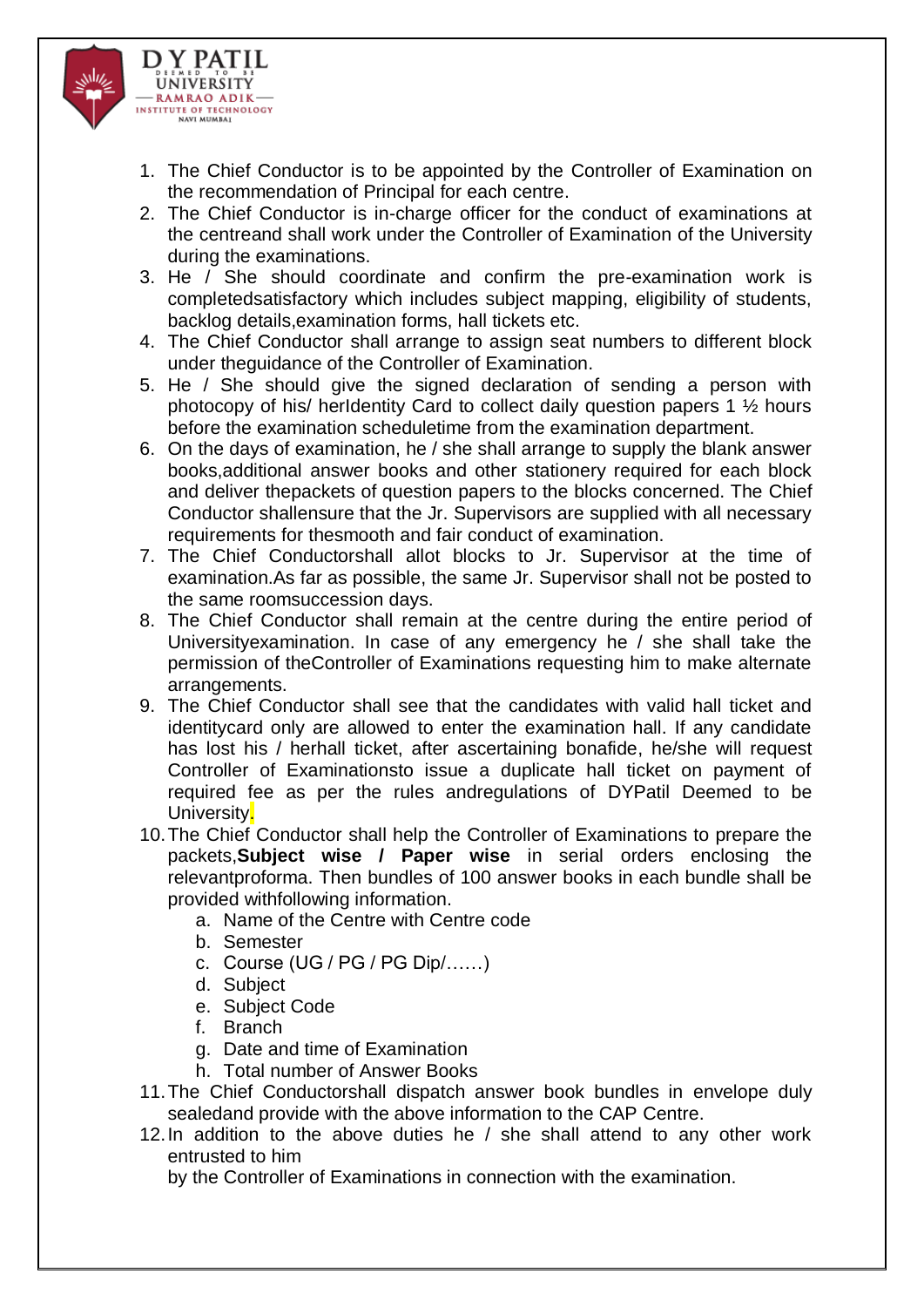

13.As soon as all the examinations are over in that centre, the Centre in charge shall send

a report to the Controller of Examinations as to whether the examination wasconducted properly or he noticed any irregularities. However, he/she shall also reportto the Controller or Deputy Controller of examinations about any improper orirregular aspect in the conduct of examination as soon as it is noticed, takingappropriate measures to rectify them with the help of the Controller of Examinations.

- 14.If the has to leave the centre during the examination for any other important work ofthe University like valuation or for any extraordinary reasons, he/she shall obtain theprior permission of the Controller of Examinations after the proper substitutearrangement is made.
- 15.If Chief Conductor doesn't carry out his / her duties sincerely, the Controller of Examination may cancel hisappointment as Centre in charge and replace the other person in consultation with Principal

#### **5.2Senior Supervisor**

- 1. The Senior Supervisors is to be appointed by thePrincipal from amongst thesenior faculty members of the schools.
- 2. The Senior Supervisors are overall responsible officers for thesmooth conduct of examinations at the centre and shall work in co-operation witheach other.
- 3. The Senior Supervisors shall report to the Chief Conductor aday before the commencement of examinations. The Senior Supervisors should planregarding the blocks, Jr. Supervisors and Control room staff etc. required for thesmooth conduction of examinations.
- 4. The Senior Supervisors shall be present at the time of opening of the sealed packetscontaining question papers to ensure that the question paper packets are kept intactand secrecy is maintained. They should assist the centre in charge in checking andarranging the question paper packets (in the serial order date wise and time wise.)
- 5. During the Examination, he/she shall constantly be moving around the examinationhalls to ensure that all the Jr. Supervisors are discharging their duties properly andthere is no scope for lapses / unfair means.
- 6. The Sr. Supervisors should distribute blank answer books to Jr. Supervisors in timebefore the examination starts and collect the used answer books after the examinationby verifying the number and other necessary details.
- 7. The question papers should be distributed to the Jr. Supervisors at the respective blocksin time.
- 8. Sr. Supervisors should collect presentee / absentee report of each block through thecontrol room staff 30 minutes after beginning of the examination for every sessionwhich should be tallied at the end of the examination while collecting the used answerbooks.
- 9. The Sr. Supervisors should supervise (along with the Chief Conductor) the packingand sealing of the answer book bundles and its safe custody.
- 10.If any case of unfair means occurs during the examination, the Sr. Supervisor shouldtake proper action in consultation with and if necessary should inform to the Controller of Examination.
- 11.The answer books and other copy material found in the unfair means cases should bepacked separately and be reported to CAP Centre every day.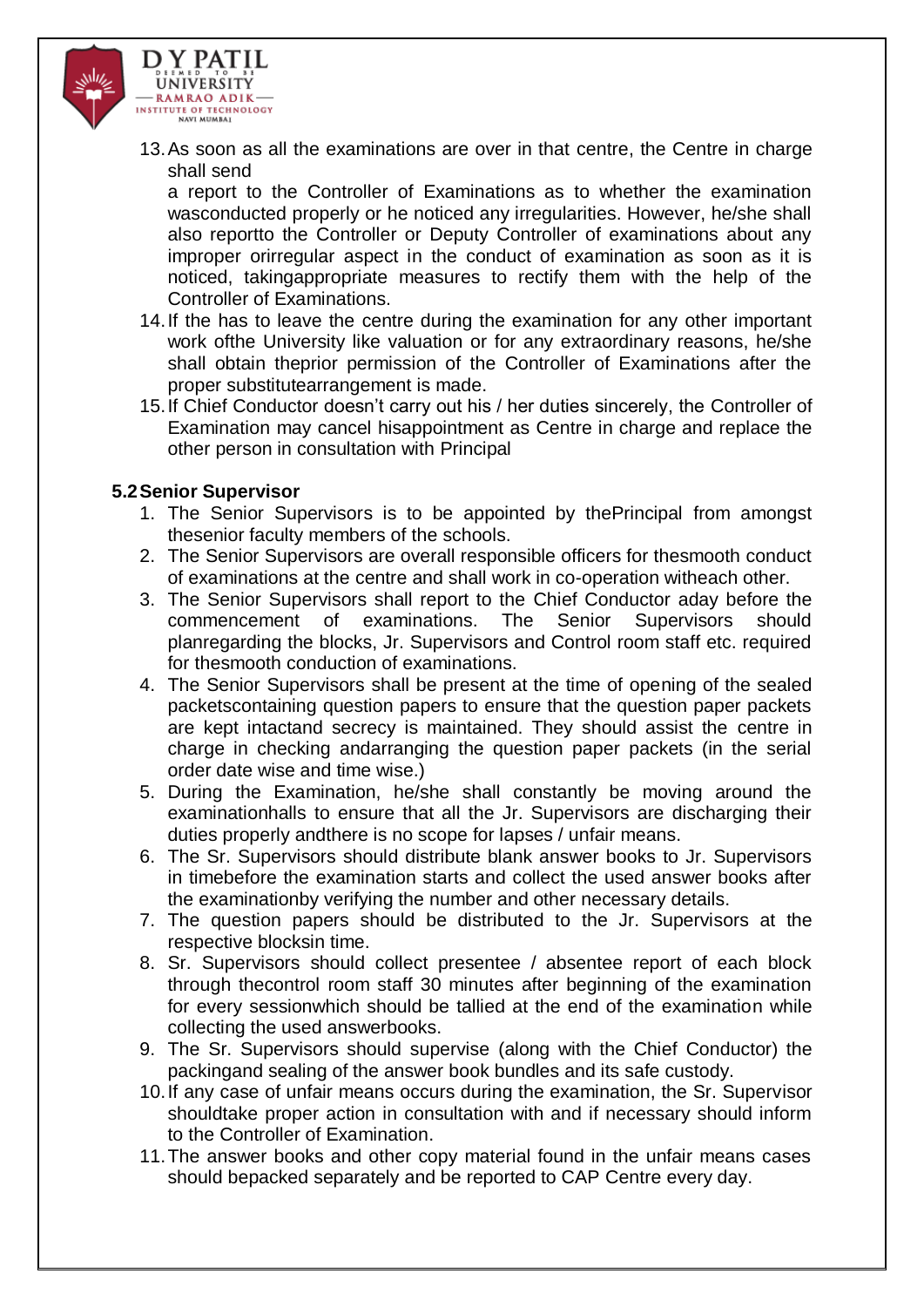

- 12.In case of answer books, which cannot be dispatched on the same day, the answerbook bundles shall be kept under the safe custody of the Chief Conductorwith propercare. However, the Chief Conductor and Sr. Supervisors shall jointly sign the paperseal pasted to the room where the bundles are preserved.
- 13.If the Sr. Supervisor has to leave the centre during the examination for any otherimportant work of the University like valuation or for any extraordinary reasons,he/she shall obtain the prior permission of the after proper substitute arrangement ismade.

#### **5.3Junior Supervisor**

- 1. The Junior Supervisor should be appointed by the Centre in charge from amongst thefaculty members of the School.
- 2. If sufficient number of faculty members are not available at the examination centre,Lab Assistants / Office Clerks having minimum qualification of graduation may beappointed as a Jr. Supervisor as per the requirement by Centre in charge.
- 3. The duties assigned to the Jr. Supervisor should not be adjusted to or substituted byother person without the permission of Centre in charge.
- 4. The Jr. Supervisor should report to the control room / Sr. Supervisor at least 30minutes before the commencement of the examination and ascertain the examinationblock assigned to him / her and the number of candidates in the block.
- 5. The Jr. Supervisor should collect the answer books and necessary stationery along with him and attend the block allotted to him at least 15 minutes before thecommencement of the examination.
- 6. The candidates shall be admitted into the examination hall 10 minutes before thecommencement of the examination by the Jr. Supervisor.
- 7. The Jr. Supervisor shall announce to the students, to keep the books, papers and otherreference materials etc., outside the examination hall and instruct the candidates tosearch desks, tables, their packets, wallets, instruments box before the issuance ofanswer books and hand over if any papers / notes / manuscripts / books or anymaterial found to the Jr. Supervisor. The students are expected to ensure that they arenot in possession of any written material on hands/s, palm, writing pads, inner andouter covers of calculator / geometry box, handkerchief. etc.
- 8. Jr. Supervisor should ascertain that, student should not carry mobile phones or anyother electronic equipment in the examination hall and should keep it at his own riskout of the examination hall.
- 9. The answer books shall be distributed to the candidates only, who are seated in theexamination hall and are not to be placed on the vacant seat.
- 10. The Jr. Supervisor shall distribute the question papers to the candidates seated in theexamination hall only when the commencement of examination bell is rung.
- 11. The Jr. Supervisor shall ensure that no candidateis entering in the examination hallafter half an hour of the commencement of examination.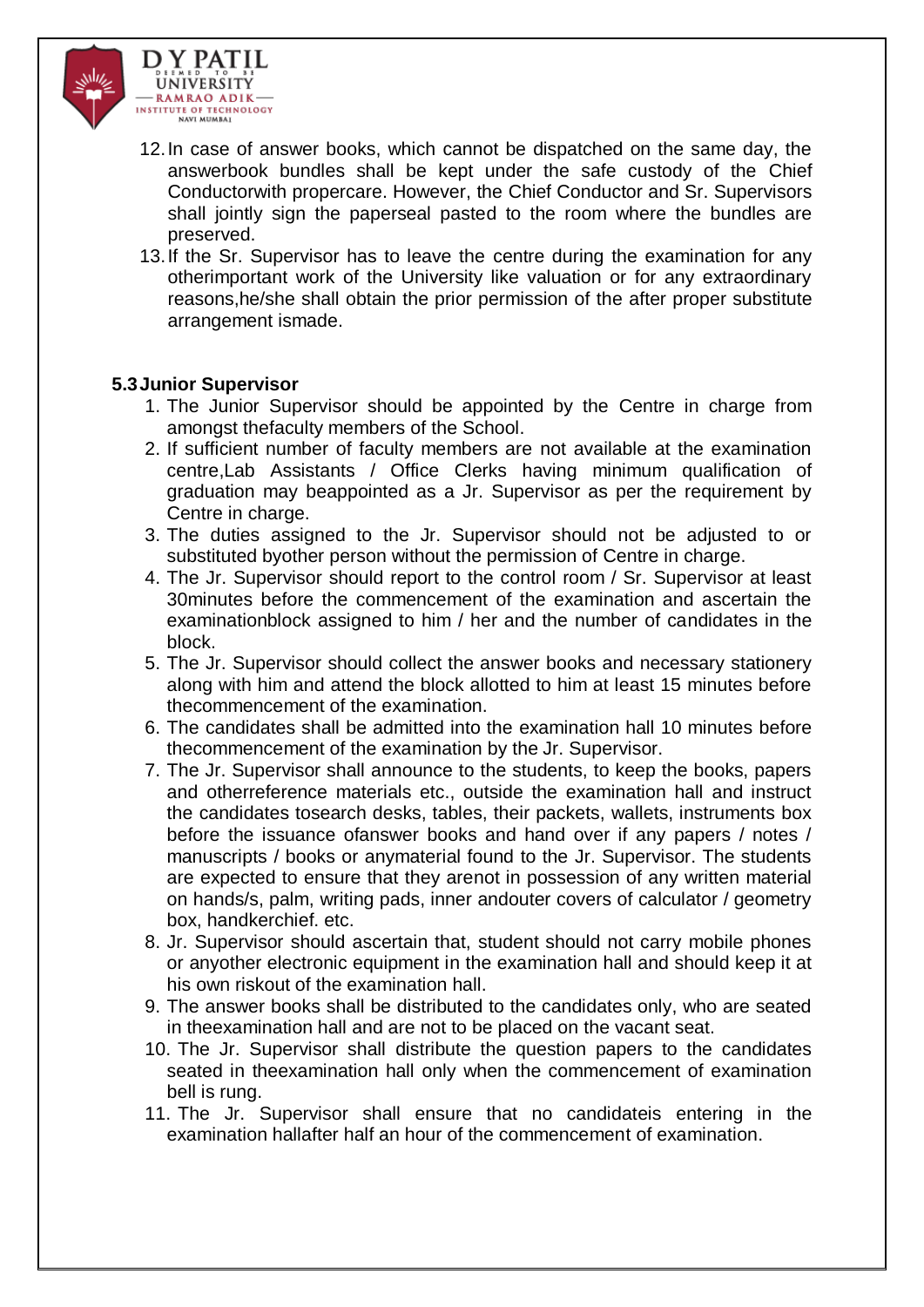

- 12. The Jr. Supervisor should allow half an hour extra time to differently abled studentwho are officially permitted by the authorities and allowed to take help of a writer.
- 13. Candidates shall be allowed to leave the examination hall only after 30 minutes of thecommencement of examination.
- 14. The Jr. Supervisor shall affix signature at the place marked as Jr. Supervisor'sSignature only after ensuring that, the candidates have taken their proper seats andhave entered the correct seat number and other particulars required on the front sheetof the answer book, check the identity of the candidate with photo on Hall Ticket andobtain signature of the candidates on attendance report.
- 15. The Jr. Supervisor should ensure no impersonation in the block.
- 16. The Jr. Supervisor shall remain alert in the examination hall and shall attend to therequests of the candidates for supply of the supplementary answer sheets, graphsheets, etc. which are permissible.
- 17. If any student has not brought his / her hall ticket, the matter shall be brought to thenotice of the Chief Conductor for further action.
- 18. If any candidate is absent, the word **ABSENT** shall be written in capital letters in theappropriate column of the attendance sheet, afterexpiry of 30 minutes from the time of commencement of the examination. Aconsolidated statement showing the subject-wise, candidates present and absent besubmitted in the prescribed form.
- 19. After half an hour of the commencement of the examination, the spare answer booksand question papers shall be returned to the Centre in charge through control roomstaff when he / she visits the examination hall or return it to the office of Controller ofExaminations.
- 20. The Jr. Supervisor shall not accept the answer book of any candidate without ensuringthat it bears his / her correct seat number and other information asked on the frontpage of the answer book.
- 21. The Jr. Supervisor shall not allow the candidate to use unfair means in theexamination hall.
- 22. The Jr. Supervisor is expected to take rounds in the hall and shall not engagethemselves in conversation with other Jr. Supervisor while the examination is goingon and also shall not read magazine or newspaper. Mobile phones or any otherelectronic gazette are not allowed for Jr. Supervisors in the examination block.
- 23. The violations of instructions by any candidate shall be brought to the notice of theSr. Supervisor/Chief conductor immediately and a written report is to be made regarding such cases to the Controller of Examinationthrough Sr. Supervisor / Centre in charge.
- 24. Smoking and taking tea / coffee or any other refreshment in the hall where theexamination is in progress is strictly prohibited.
- 25. Whenever, the candidate wishes to change the pen/ink, the Jr. Supervisor shallaffix the signature on the top of the facing sheet of theanswer script to this effect.
- 26. After the expiry of the time of the examination, when the final bell is given, the Jr.Supervisor shall collect the answer books and shall arrange them as per seat numberand hand over to the Sr. Supervisors along with other reports.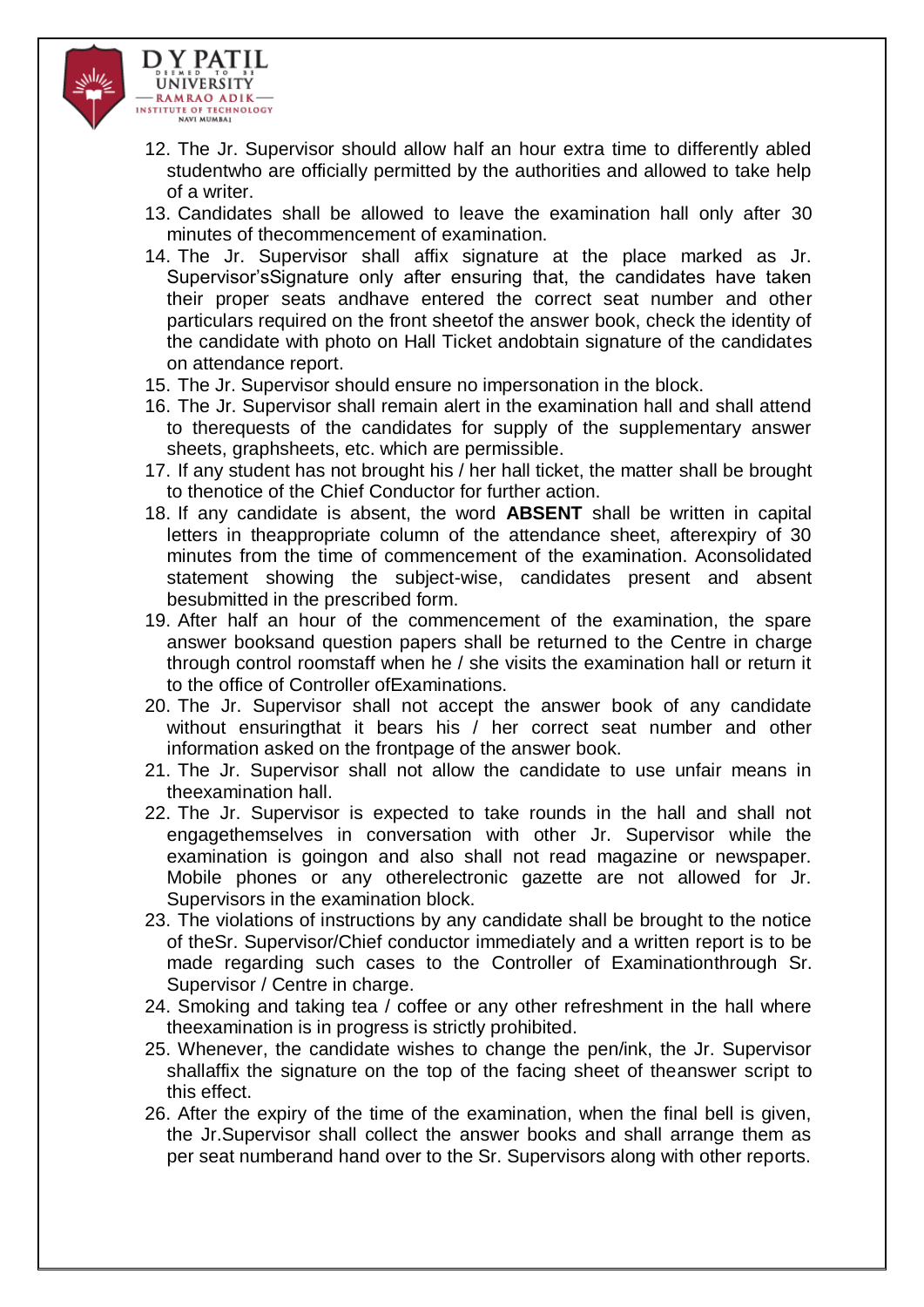

- 27. The Jr. Supervisor shall be personally held responsible for loss or misplacement ofany answer book.
- 28. While taking rounds of the examination hall, if the Jr. Supervisor notices that anycandidate is indulging in copying or possessing a manuscript or answer papers otherthan that of the candidate or any written material on calculator / geometry box / scale,he/she shall immediately take in his/her possession the candidate's answer book,question paper, and the materials which he / she has used for copying andimmediately report to the Sr. Supervisor for further action.
- 29. Any negligence of duty on the part of the Jr. Supervisor is seriously noted and theController of Examinations shall take necessary action as per the guidelines of theUniversity and report the same to the Lapses Committee immediately.
- 30. Whenever a flying squad of the University makes a surprise visit the Jr. Supervisorshall ensure their identity and allow to enter the examination hall for surprise check.
- 31. The Jr. Supervisor shall not leave the premises until, he / she personally hands overthe answer books and other reports to the Sr. Supervisor.

### **5.4Vigilance Squads**

- 1. The Controller of Examinations shall appoint Vigilance Squad which may includesenior teachers of departments on recommendation of Dean / Associate Dean andapproved by the Vice Chancellor.
- 2. The Controller of Examinations shall issue an identity card to each member of thevigilance squad appointed. The identity card shall bear passport size photograph ofthe Squad Chairman / member with attestation and signature of Controller of Examination with seal.
- 3. To ensure conduct of University examinations as per norms, a Vigilance Squad of notless than 03 (three) members of whom at least 01 (one) shall be a lady member, shallbe constituted.
- 4. The Vigilance Squad shall be authorized to visit any examination hall and enter theoffice of the Centre in charge without prior intimation to check the records and othermaterials relating to conduct of University examination for ascertaining theauthenticity of the examinee by proving their identity. The Vigilance Squad shall beauthorized to detect use of malpractices and unfair means in the Universityexamination, by physical check, if necessary. In case of female candidates, thephysical check shall be made only by the lady member of the squad in completeprivacy.
- 5. The Centre in charge shall extend all co-operation to the Vigilance Squad at the timeof visit.
- 6. The Chairman of Vigilance Squad/s shall submit the report on surprise visits directlyto the Controller of Examination with a copy to Centre in charge. The Vigilance Squad/s may makesuggestions in the matter of proper conduct of examinations in their report, ifnecessary.
- 7. The squad team shall conduct themselves at the examination centre with utmostcaution, courtesy and respect, without causing any kind of disorder which shalldisturb the students attending the examination.
- 8. The Squad team shall not cause any kind of harassment either to the students or to anyof the officials to the examination centre.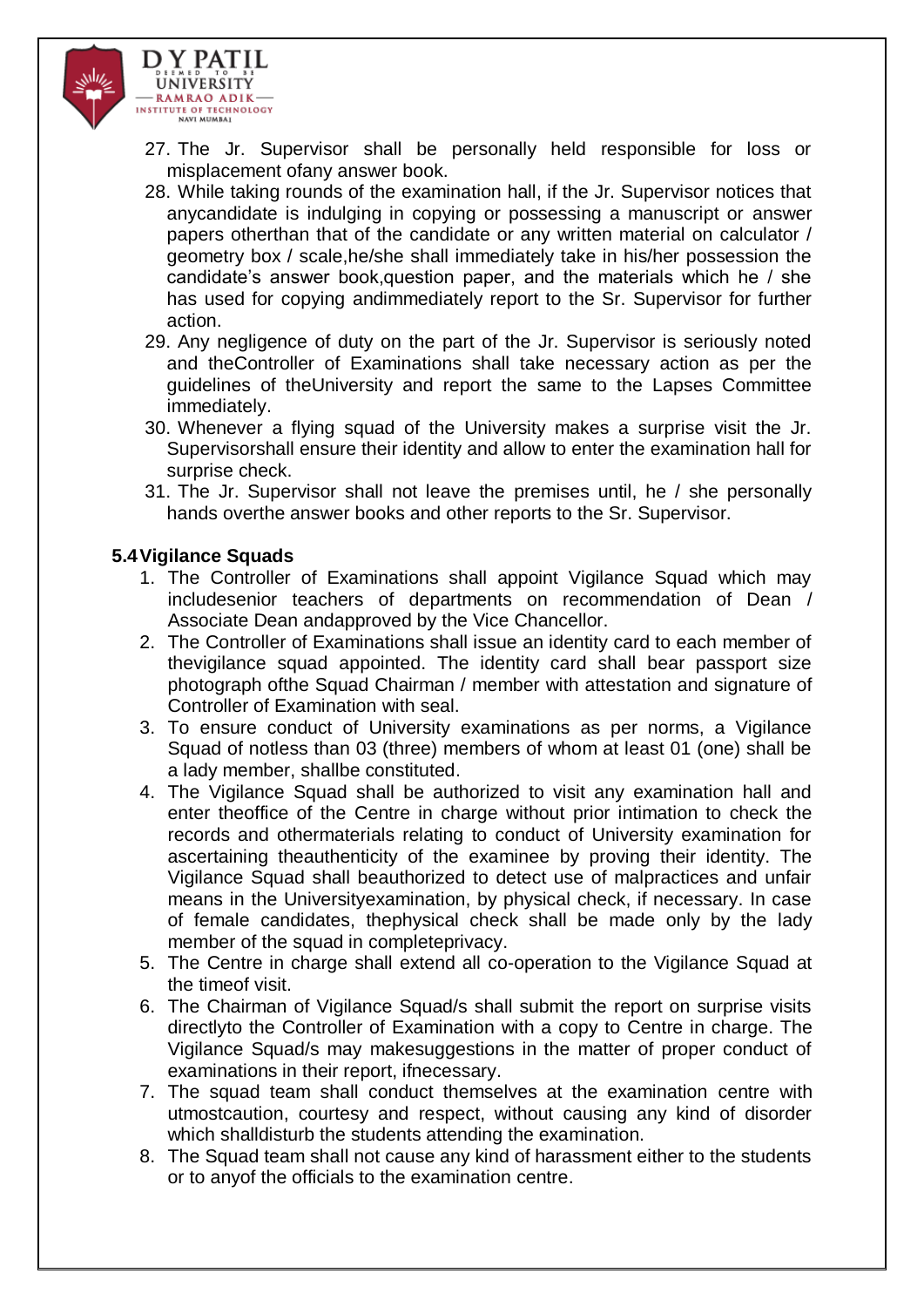

- 9. The Squad team shall inspect the University examination centres assigned to themsurprisingly and frequently to ensure whether the arrangements made at differentcentres for the conduct of examinations are proper and adequate.
	- a) The Chairman of each squad team will obtain and maintain a Day Book andcarry it with him/her while visiting each examination centre.
	- b) After the inspection of examination halls and before leaving the centre,signature of the Centre in charge shall be taken in the day book about thevisit of squad to the concerned centre.
	- c) The day book shall be returned to the Controller of Examination after the examinations arecompleted, along with the remuneration bill.

Further they shall

- a) Report the cases of malpractice detected to the Controller of Examinationsimmediately for further action However, the regular report of malpracticetogether with the documents / proofs shall be sent by the Centre in chargeconcerned as envisaged under the Regulations of Malpractice.
- b) Book the candidates, who are found indulging in malpractice and send suchcandidates out of examination hall after taking necessary undertaking andsignature from the candidate on the prescribed forms.
- c) It is also advised to take signatures of two candidates appearing for theexamination in the same block to ensure the malpractice as witnesses.
- d) Report simultaneously the instances of grave malpractice such as masscopying etc., to the Controller of Examinations and local police for furtheraction as per law.
- e) Give a detailed report on the work done after all the examinations are over,duly recording daily entries in their dairy.
- f) Carry out any other duties assigned by the Controller of Examinations for thesmooth conduct of examinations and to curb the number of malpractice casesat any centre.
- g) Not to release any press statement under any circumstances.
- h) Ensure utmost care to take the Controller of Examinations into confidence inthe process of execution of their duties and not to use improper language.
- i) Not visit any examination centre when there is no examination.
- j) It is sincerely requested that vigilance squads shall not create unnecessarydistractions to the examinees by unnecessarily shouting while handling casesin the examination halls. If any case is detected, further investigation can bedone by isolating the guilty from the rest, taking to the office of the Principal /Centre in charge, the Controller of Examinations, without further enquiring inthe hall disturbing others for a prolonged period.
- k) The malpractice case shall be booked with the intimation to the Centre incharge. Once a candidate is booked under malpractice, the report shall be sentalong with other relevant documents to the office of the Controller ofExaminations.
- l) The Controller of Examinations shall serve a memo to theconcerned candidate instructing him/her to attend the unfair means enquirycommittee meeting, as fixed by the University.